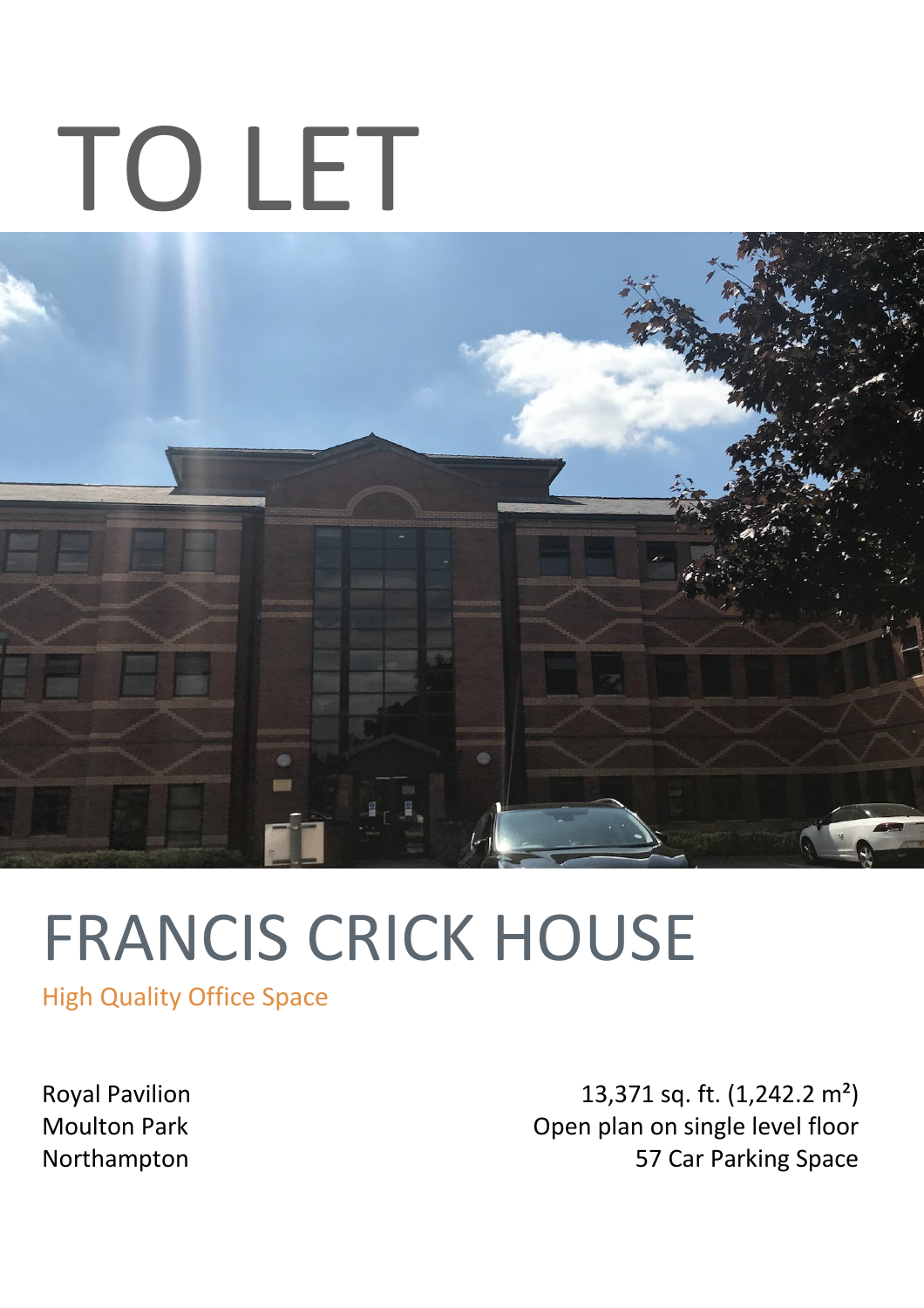# **Location**

The property is located on Moulton Park's Summerhouse Pavilions courtyard office development.

Moulton Park is one of Northampton's premier employment areas and which is situated approximately 4 miles north of Northampton town center.

Moulton Park accommodates a range of small, medium and large corporate occupiers including the Nationwide Building Society, Evans Easy Space, Greencore, Goodwill Solutions and Kings Park Leisure and Conference Centre.

# **Description**

Francis Crick House is a Modern Office building constructed in the early 1990's and fully refurbished by Roxhill in 2008 to include raised access floors gas fired central heating.

# **Accommodation**

The floor can be taken as a whole or can be split.

| <b>Suite A</b>              | 5,616 sq. ft.  | 521.79 $m2$   |
|-----------------------------|----------------|---------------|
| <b>Suite B</b>              | 2,879 sq. ft.  | 267.55 $m2$   |
| <b>Suite C</b>              | 4,682 sq. ft.  | 435 $m2$      |
| Total 2 <sup>nd</sup> Floor | 13,178 sq. ft. | 1,224.34 $m2$ |

# **EPC**

Available Upon Request.

# **Terms**

The accommodation is available to let by way of a new effective full repairing and insuring lease.

These particulars are issued on the direct understanding that all negotiations are conducted through Chown Commercial Ltd. The property is offered subject to contract and it still being available at the time of enquiry and no responsibility can be accepted of any loss or expenses incurred in viewing. Chown Commercial Ltd for themselves and for the vendors or lessors of this property whose agents are, given notice that;

- (i) the particulars are set out as a general outline only for guidance of intending purchasers or lessees, and do not constitute part of an, offer of contract;
- (ii) all descriptions, dimensions, references to condition and necessary permissions for use and occupation and all other details are given in good faith, and are believed to be correct but any intending purchasers should not rely on them as statements or representations of the fact but must satisfy themselves by inspection or otherwise as the correctness of each of them;
- (iii) ano person in employment of Chown Commercial Ltd has any authority to make or give any WWW.ChOWNCOMM<mark>ercial.co.uk</mark> representation or warranty whatever in relation to this property;
- (iv) All prices/rents are quoted exclusive of any VAT that may be charged.

#### **Business Rates**

Current RV £103,752 - Subject to possible reassessment.

# **Services**

All mains services are connected to the property. None have been tested and prospective occupiers are advised to make their own enquiries in this regard.

# **Service Charge**

Service charge budget on application

# **Legal Costs**

Each party to bear their own legal costs.

# **VAT**

All figures, premiums and rents etc. are quoted exclusive of VAT charged at the prevailing rate that our client may have a duty or choose to impose. unless stated otherwise.

# **Viewing and Further Information**

Viewing strictly by prior appointment with sole agents:

> Simon Chown [spc@chowncommercial.co.uk](mailto:spc@chowncommercial.co.uk)

Hannah Bunting [hb@chowncommercial.co.uk](mailto:hb@chowncommercial.co.uk)

Tel: 01604 604050

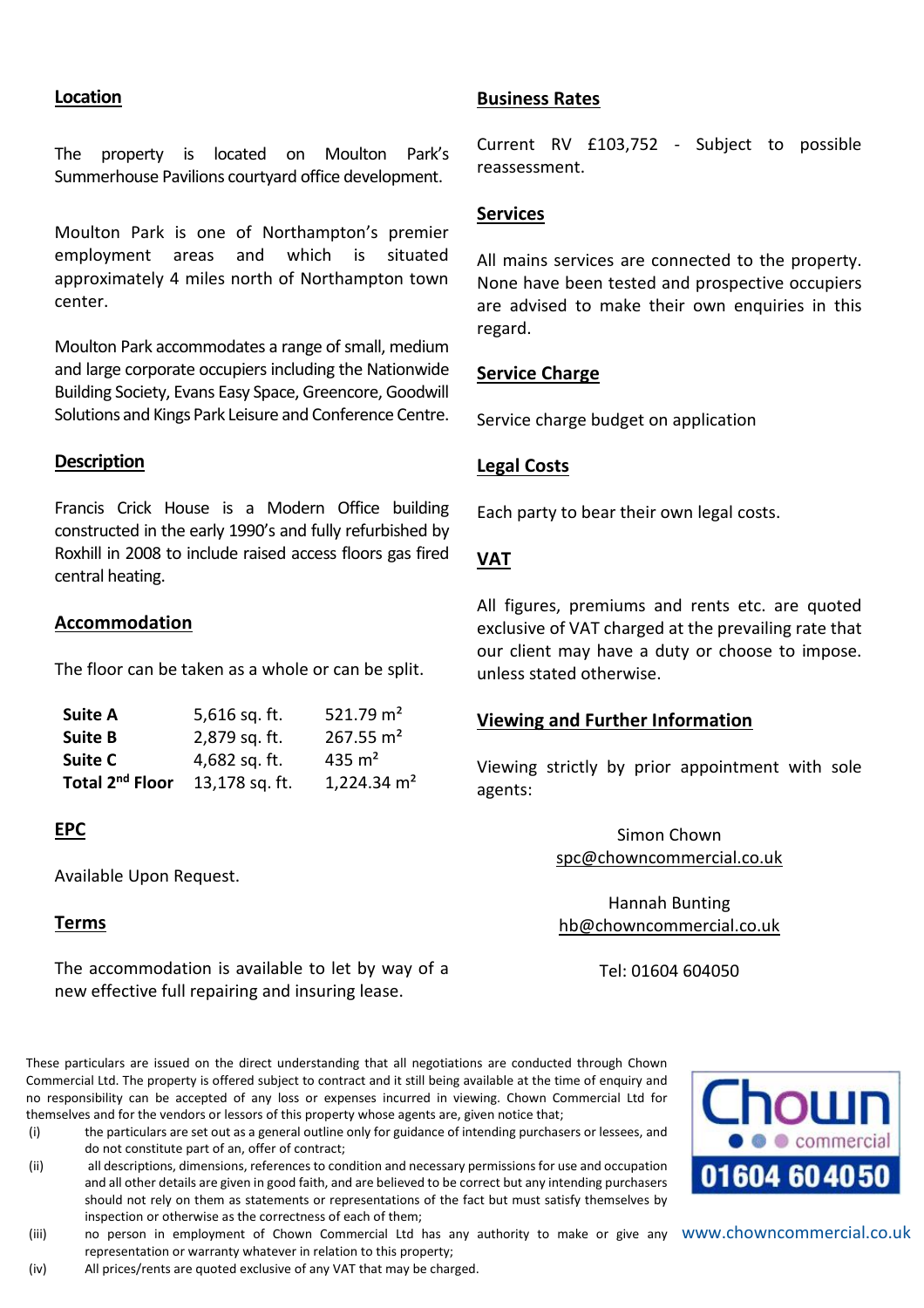